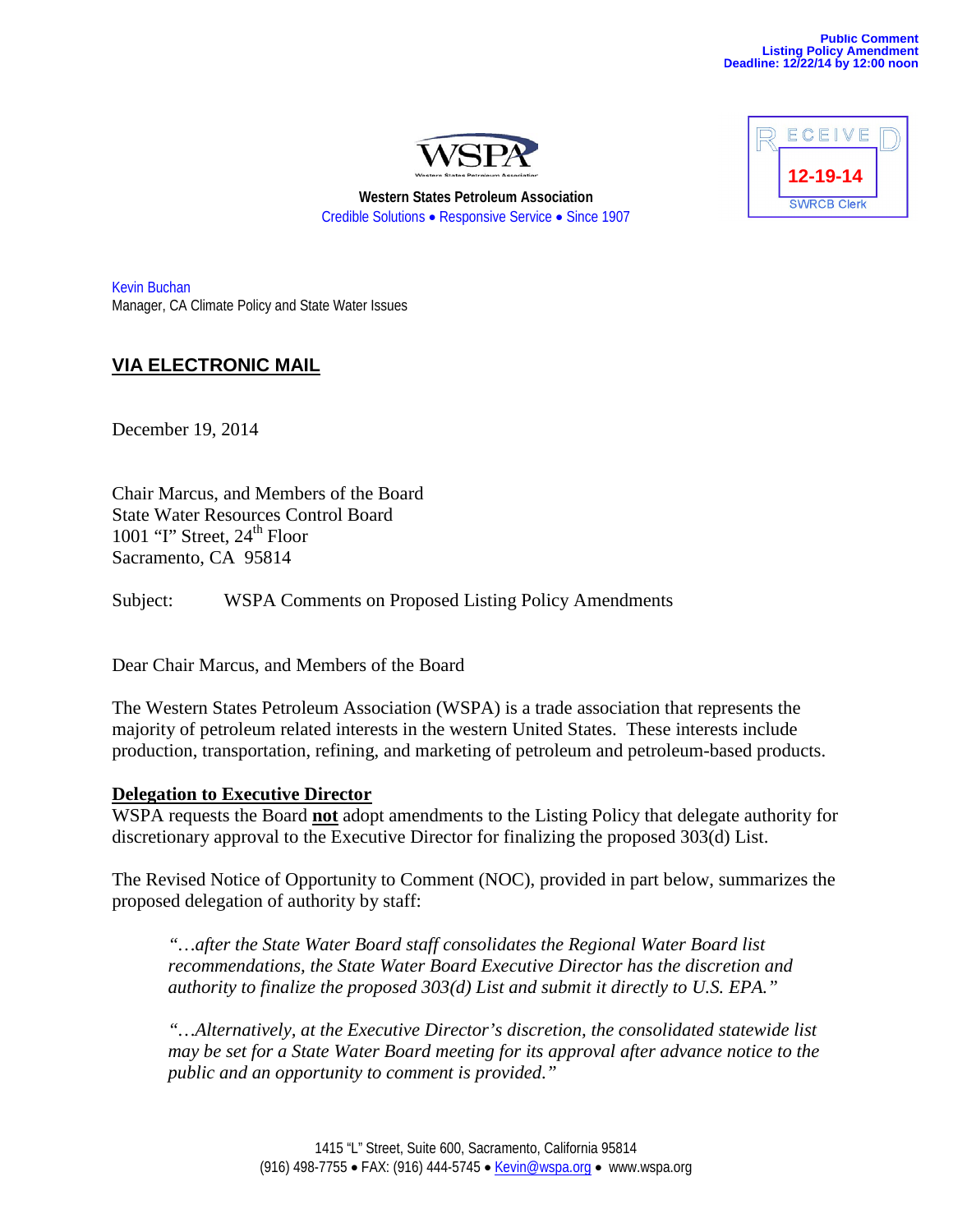WSPA does not support the delegation of Board discretion on such an important item as the Listing Policy. The current process for public notice and Board hearing for formal approval maintains an open process that our members wish to preserve. In the event that staff believes future changes to the 303(d) list are non-contentious, the Board can agendize the issue on the consent calendar.

## **Data Acceptability Determinations by Regional Boards**

The NOC states that the amendments modify the definition of "readily available information" to mean all information submitted to the California Environmental Data Exchange Network (CEDEN). However, Section 6.1.1 of the revised policy gives the definition as "data and information that can be submitted, that can be accessed via [www.ceden.org.](http://www.ceden.org/)" The amendment also allows the State Water Board to accept data that has not been accepted by CEDEN but meets the criteria in Section 6.1.4.

While the NOC limits the information to that which has been submitted and accepted by the CEDEN and presumably meets the requirements of Section 6.1.4, it allows staff to make their own determinations about data quality & acceptability and supersedes the review conducted by the regional boards.

Section 6.3 of the current policy limits the State board's function to "evaluat [ing] a regional board's developed water body fact sheets for completeness, consistency with this Policy, and consistency with applicable law." In order to maintain partiality in its own review of the recommendations by the Regional boards, we believe State Water Board staff should not be making determinations about data acceptability. We request this amendment be removed.

## **Data Types**

Section 6.1.1 of the amended policy strikes out various types of data and information that are considered readily available. We request this amendment be removed.

The listing of applicable documents, data, and information should be retained in the policy to ensure completeness of review. Perhaps not all types of data and information are relevant to each water body, but for each item, the Regional Board should provide the item or explain why it is not relevant or has not been provided.

## **Listing Process for Each Cycle**

Section 6.1.2.1 states,

*"the State Water Board will identify…whether the State Water Board will administer a particular Regional Water Board's listing process, pursuant to 6.2, for that region."*

Section 6.2 states,

*"At its election, the State Water Board may administer the listing process for each listing cycle. If the State Water Board administers and considers a region's proposed list on behalf of a Regional Water Board, the State Water Board shall adopt the list at a public*